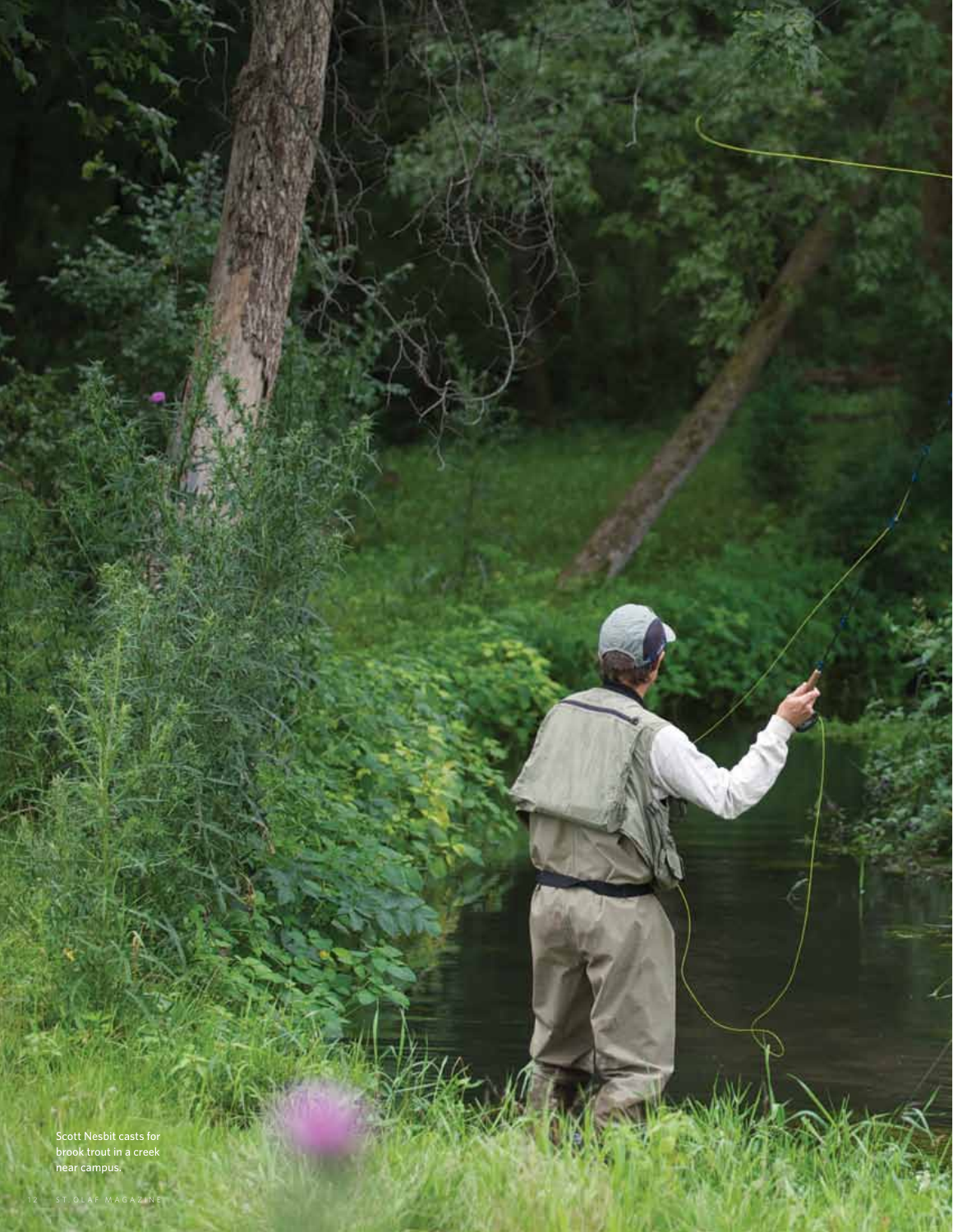

oles are hooked on the ancient angling art of *Fly Fishing.*



*By Patricia Grotts Kelly '77* p h o t o g r a p h s b y t o m r o s t e r

FALL 2010 13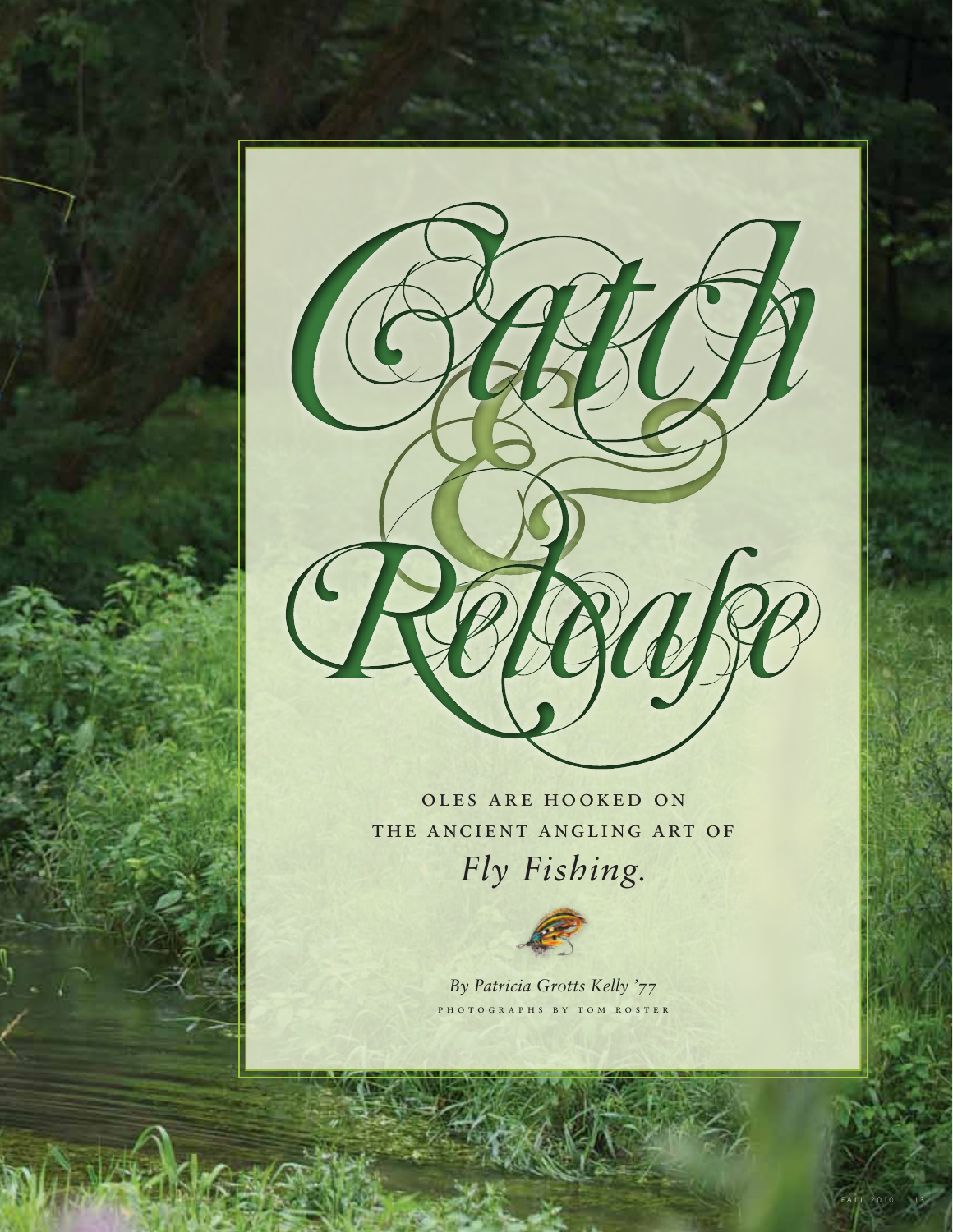Through It mesmerized moviegoers with its<br>breathtaking footage of Montana and spurred a huge national interest in fly fishing,<br>Professor Emeritus of Education Jim Holden taught Scott Nesbit how to cast. An<br>instructor in ex breathtaking footage of Montana and spurred a huge national interest in fly fishing, Professor Emeritus of Education Jim Holden taught Scott Nesbit how to cast. An instructor in exercise science and head tennis coach at St. Olaf, Nesbit was hooked — fly fishing became his passion. So when Cindy Book, chair of the college's physical education department, suggested to Nesbit that he teach a class in fly fishing, he jumped at the chance.

St. Olaf students are required to take two physical education classes, and they must be in different areas. For the past six years, "Fly Fishing 128" has been one of their choices, and it always has a wait list. The lucky fifteen students who make it in spend fifty minutes a week learning to tie flies, another fifty learning to cast, and as many hours as possible fishing in nearby streams — outings usually led by Ole alumni who are former fly fishing students and who also assist Nesbit with hands-on help in the classroom. Local fly-fishing experts also give guest lectures on conservation, winter fly fishing, equipment, and entomology.

On rainy days, students cast in the Tostrud Center field house; on sunny days, they can be seen waving their fly rods and lines all over campus. "We use hula hoops for targets," says Nesbit. "Or we aim for things like that chair, where that student is sitting." He grins. "We use yarn flies when we practice. No hooks."

Every summer, countless Minnesotans head north in pursuit of the walleye, leaving behind a fly-fishing paradise in southeastern Minnesota. Nesbit is happy to see them go: "There are so many streams, so many fish, and so few people to catch them!"

Northfield is at the northern edge of a 24,000-square-mile "Driftless" region, which encompasses northeast Iowa, southeast Minnesota, southwest Wisconsin, and northwest Illinois. Because this region was not overrun by glaciers, it has none of the drift (dirt, gravel, and rock) that glaciers leave behind. Its dramatic cut-limestone gorges, sandstone valleys, and steep hillsides are laced with more than 600 icy cold, spring-fed streams, home to sunfish, smallmouth bass, largemouth bass, carp, and trout rainbow, wild brown, and native brook.

"I've done plenty of boat fishing," says Nesbit, "but fly fishing gets you out there in the cold water where the trout are, and it's knockdown gorgeous!"

It's also good exercise. "You walk a lot, sometimes upward of six or seven miles in a day," Nesbit says. "You're in the stream, continually balancing in the current, climbing up and down banks, trying to position yourself. And then there's the movement of the arms. I'm always sore the next day and very tired. But it's a good kind of tired."

St. Olaf students can practice casting on the Cannon River right in downtown Northfield, but they travel to smaller, cleaner streams to fish for brown and rainbow trout: Trout Run in Chatfield, Hay Creek in Red Wing, the Whitewater River system, and the South Branch of the Root River. A little-known jewel is Rice Creek, a tiny, pristine stream that runs through a small dairy farm just south of Northfield and whose owner graciously allows St. Olaf students to fish for its native brook trout.

"The brook trout is the canary in the mine," says Nesbit, "because it can only survive in the cleanest, coldest water. Once the water gets at all warm or dirty, it dies. And these fish are absolutely beautiful."

Fly fishing students practice casting in the Tostrud Center field house and tie their own flies in the classroom before heading off to nearby rivers and streams.